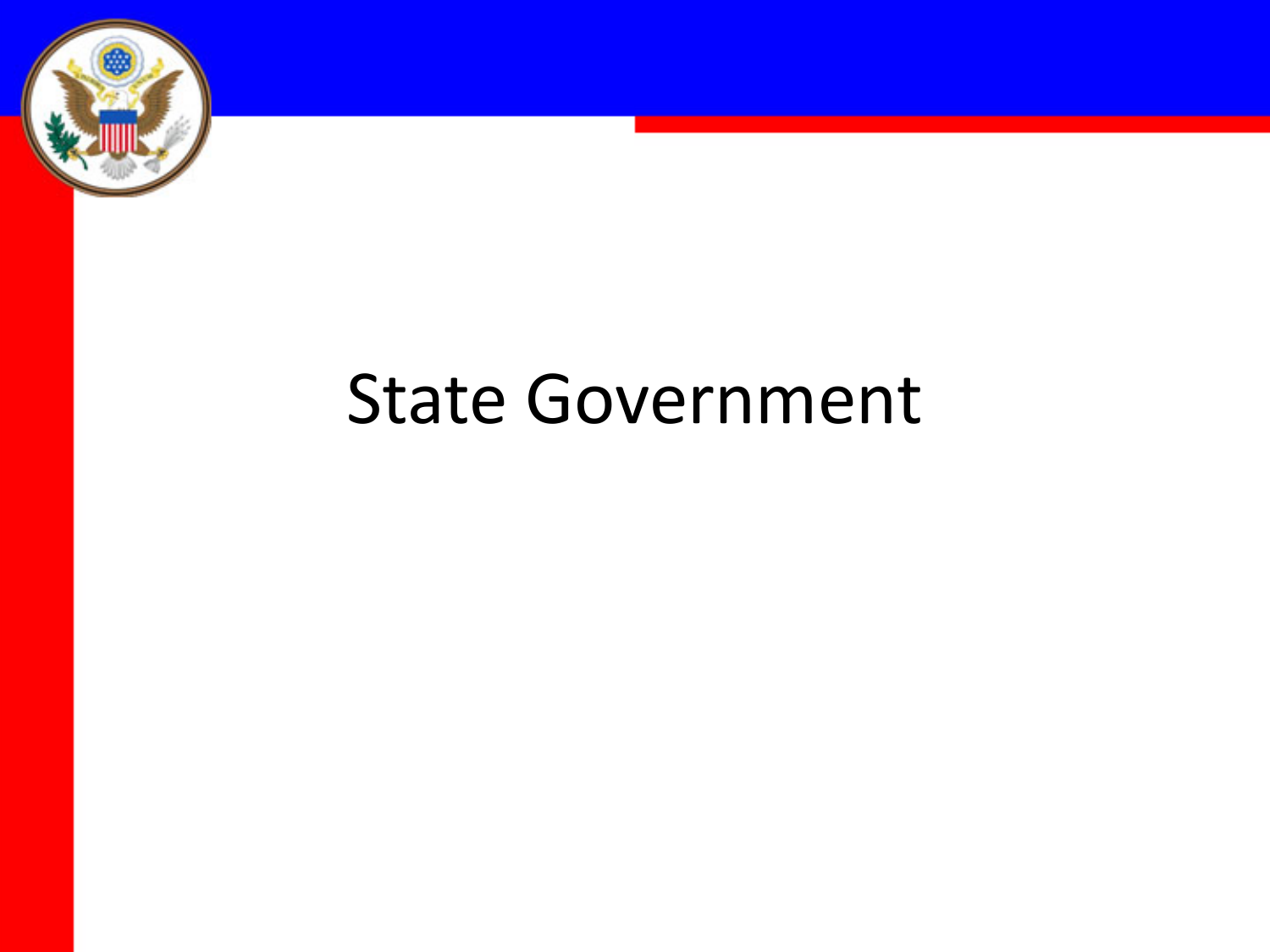

## Federalism

• Division of power between National, State, and Local Governments

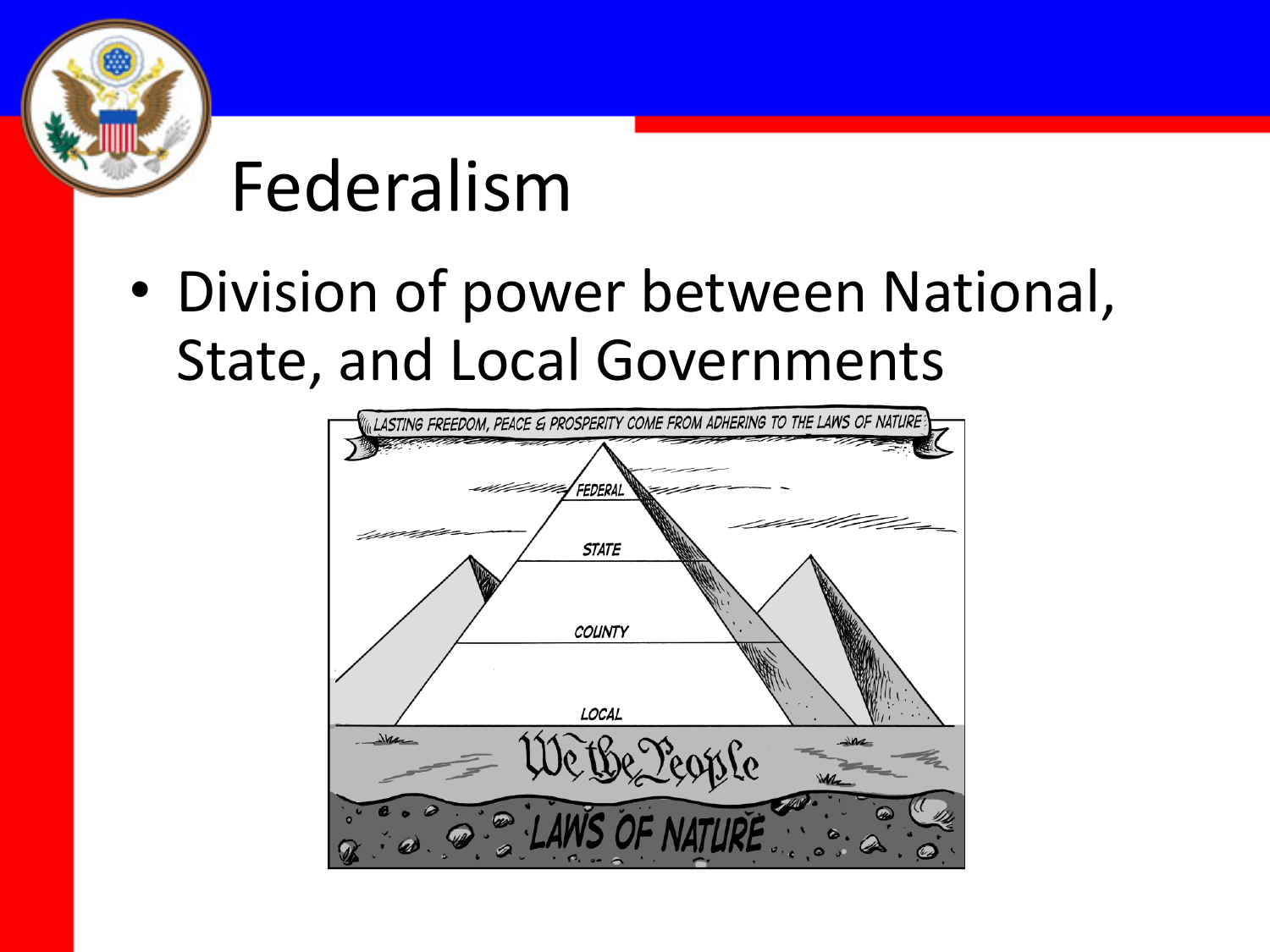# Federal Supremacy

- *McCulloch v*. *Maryland*
	- Federal Government is supreme
- No State's constitution or laws can conflict with any form of federal law
	- "Full Faith & Credit"
	- "Privileges & Immunities"
- States can change the US Constitution
	- $-$  <sup>3</sup>/<sub>4</sub> states approve
	- 2/3 state legislatures propose, ¾ approve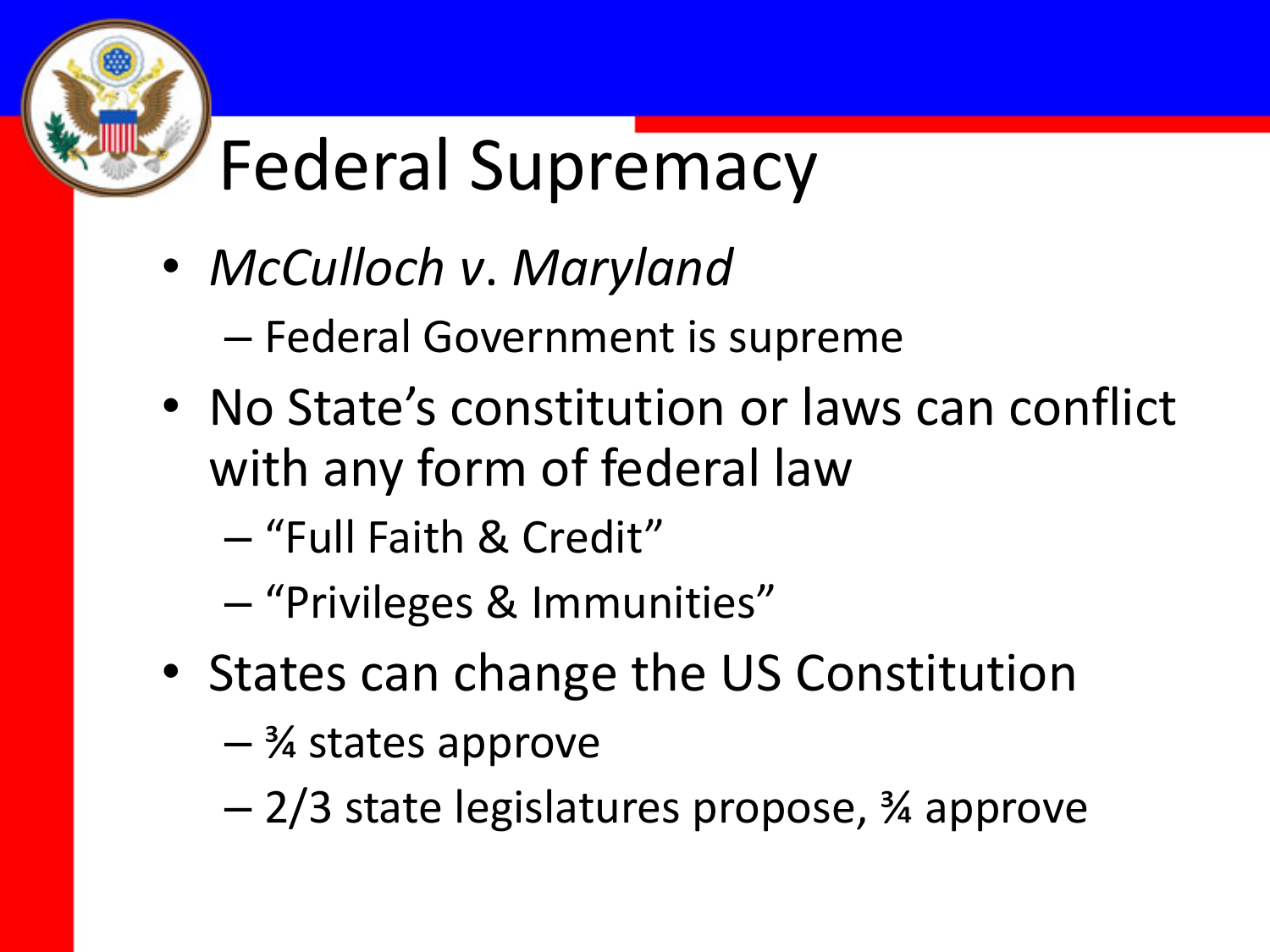

# State Constitutions

- States' Supreme Law
	- Can't conflict with US Constitution or Federal Law
- Similarities
	- Limited Government
	- Separation of Powers
	- Checks and Balances

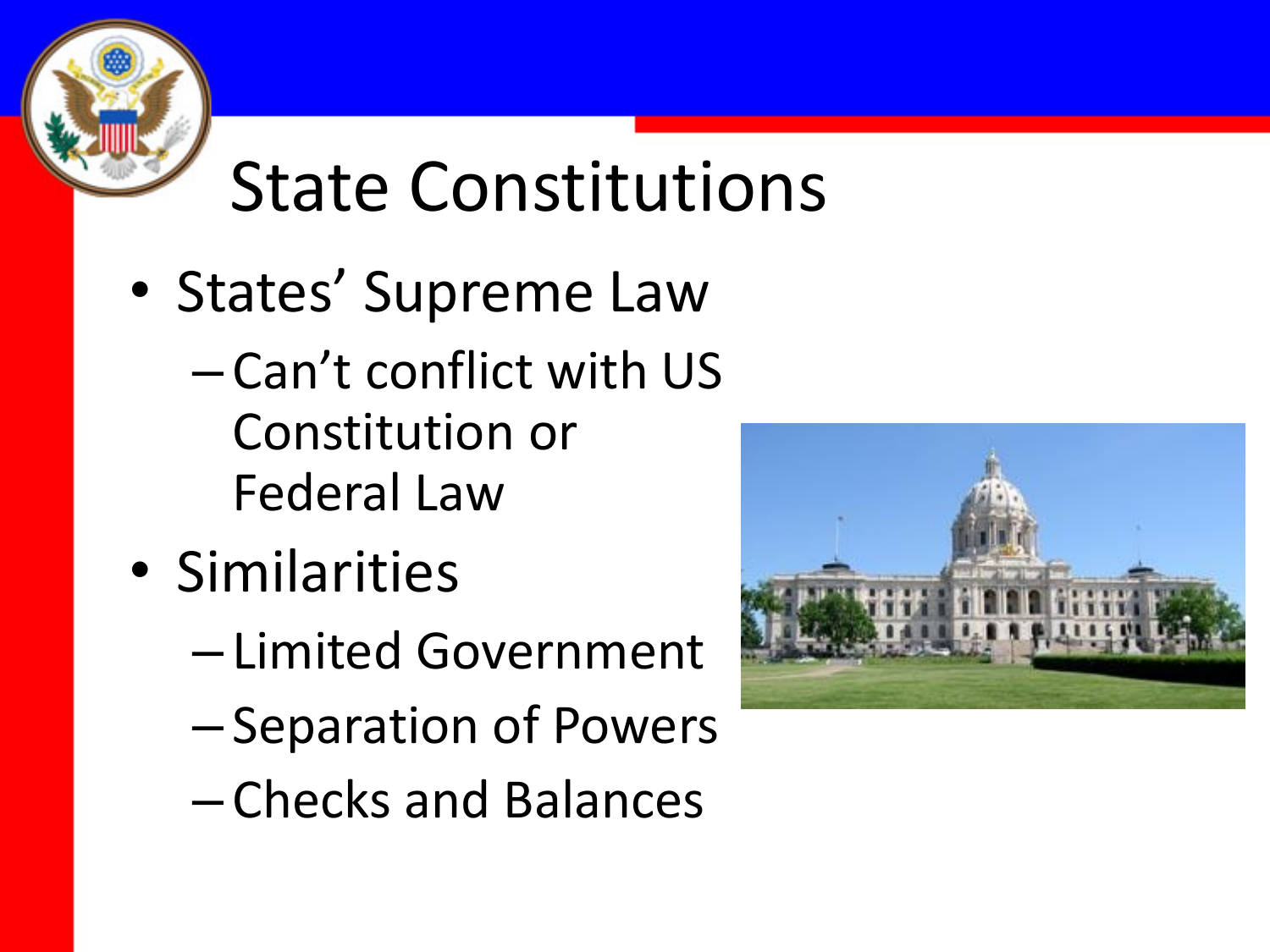

# State Legislatures

- 49/50 are bicameral
	- –Nebraska is unicameral
- Pretty much the same as Congress
- Exceptions
	- Easier for 3rd Party Candidates
	- –Direct Democracy
		- Initiative and Referendum

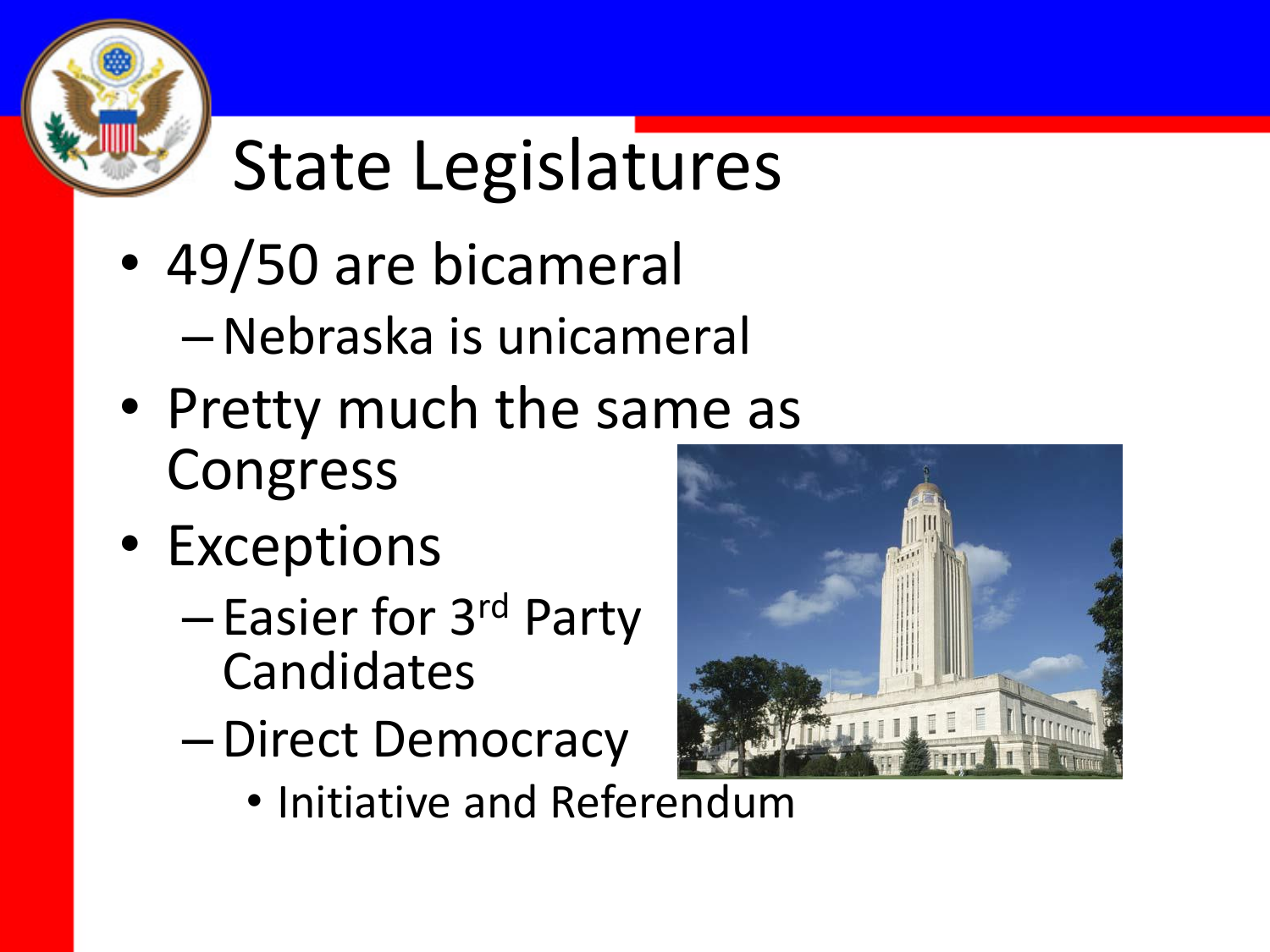

## MN State Legislature

- MN House- 134 State Representatives – 73-61
- MN Senate 67 State Senators
	- 39-28

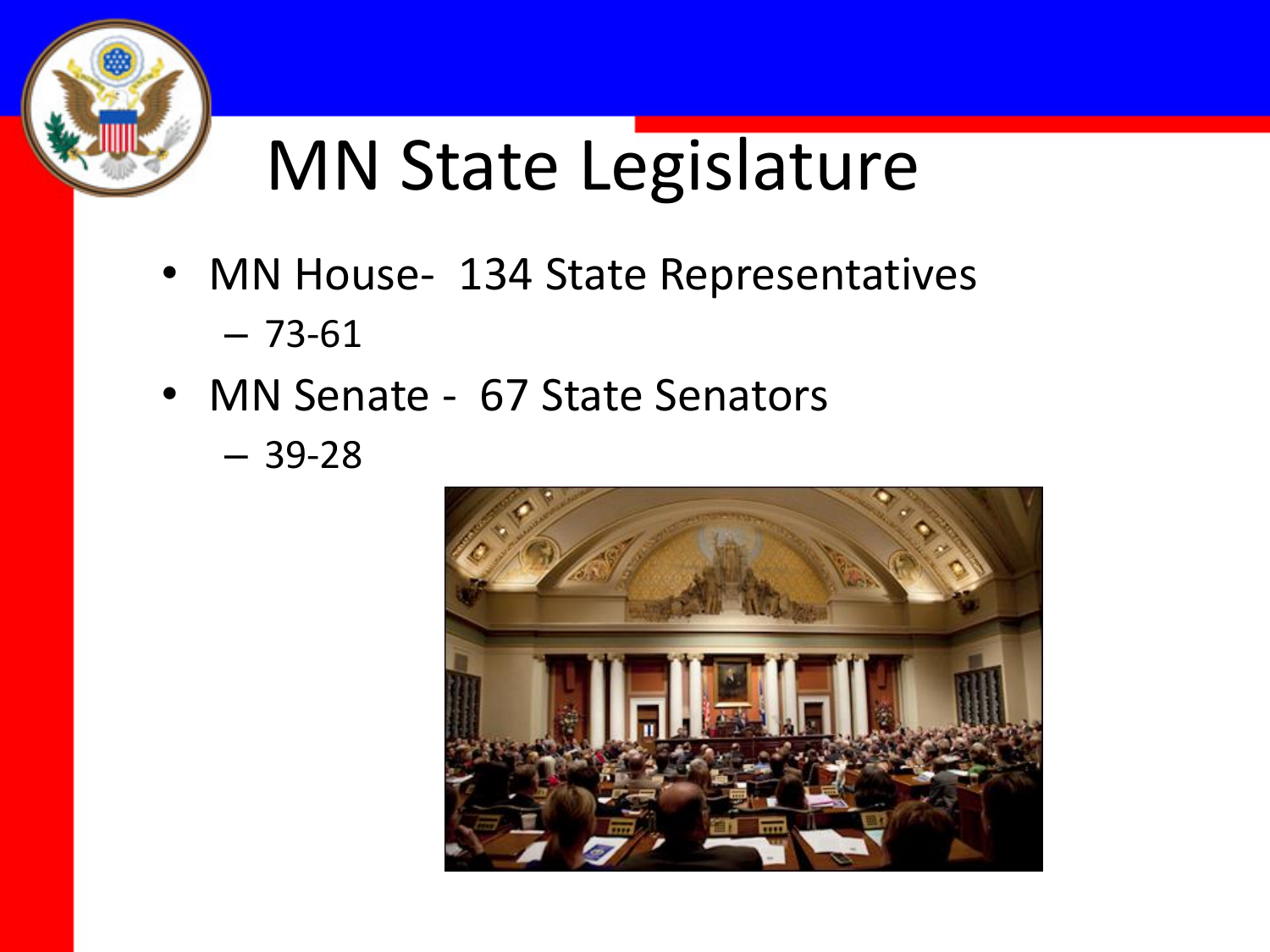#### Governor

- Head Executive of States
- Differences
	- $-$  Direct Democracy  $\rightarrow$  Recall Elections
	- Line Item Veto  $\rightarrow$  All but 6 have this
	- $-$  No Debt  $\rightarrow$  Must Balance the Budget
- Many "Hats"
	- Supervise State Bureaucracy, Make Appointments, Military – National Guard, Legislative, Judicial Powers – Pardons, Ceremonial – Visits & Addresses

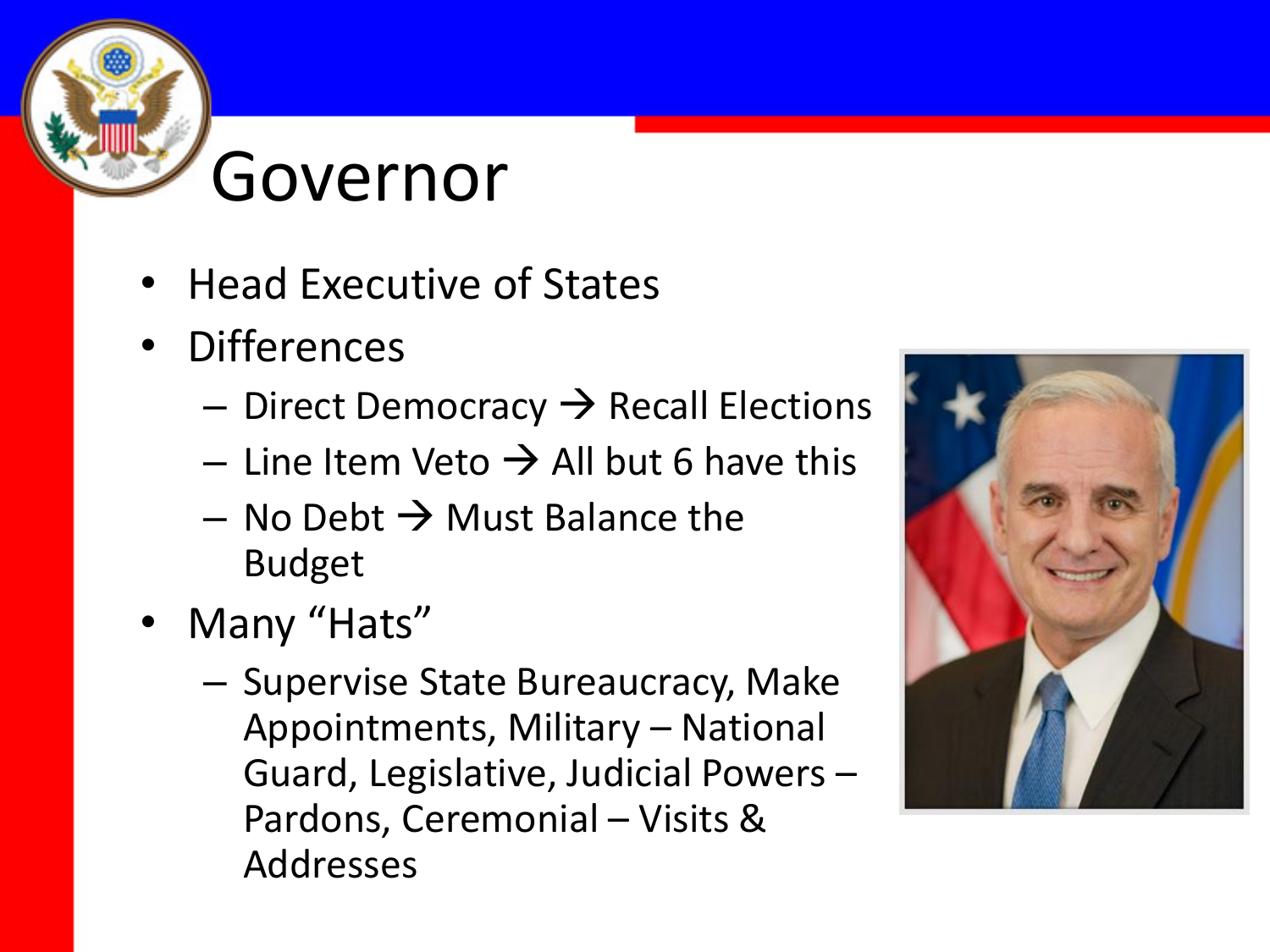

### State Officers

- Lieutenant Governor "Vice President"  $\rightarrow$ Yvette Solon
- Secretary of State
- State Treasurer
- Attorney General